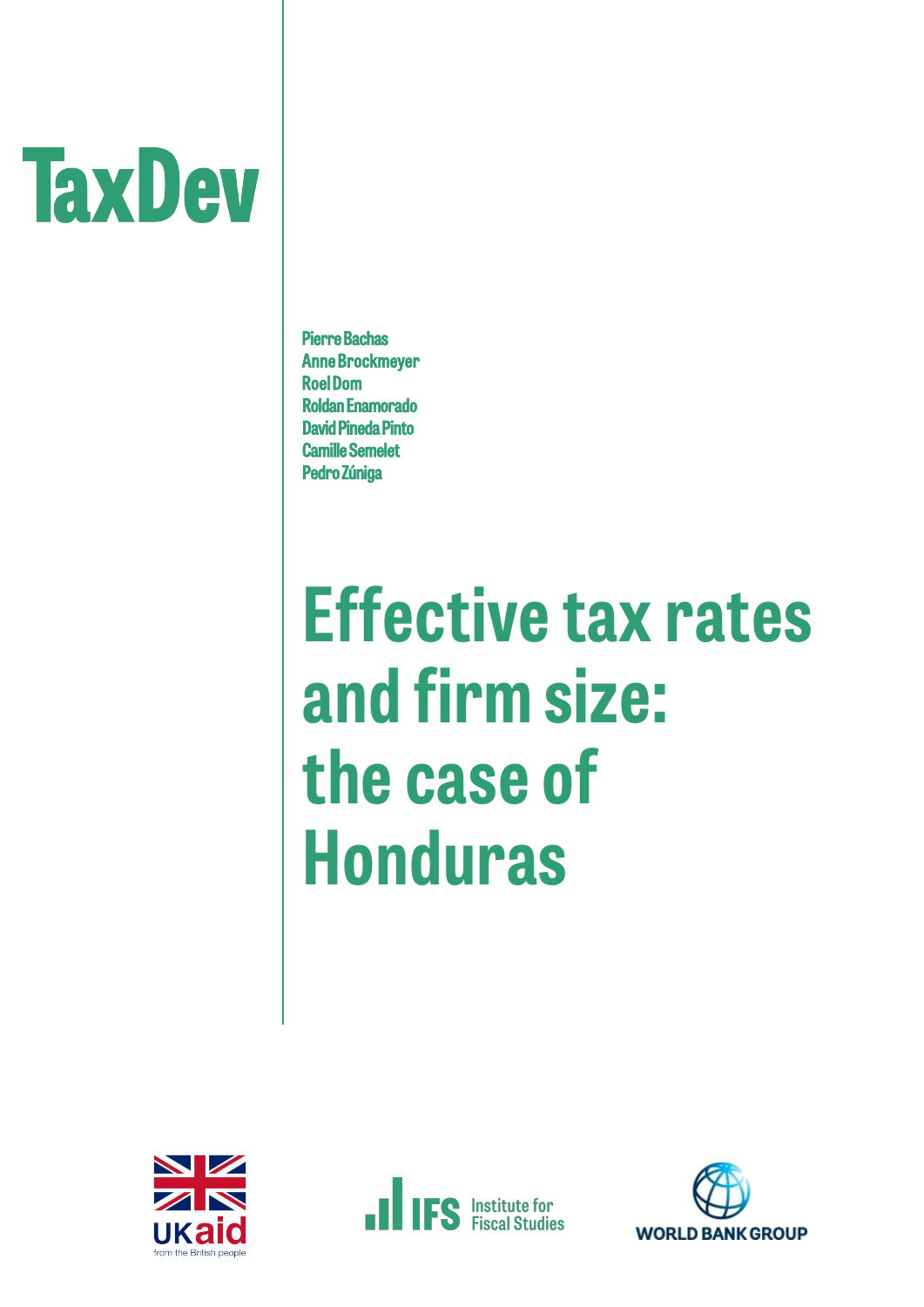### Effective Tax Rates and Firm Size: The Case of Honduras<sup>[1](#page-1-0)</sup>

Servicio de Administración de Rentas: Departamento de Estudios Fiscales y Económicos World Bank: Development Research Group; Macro, Trade & Investment Global Practice Institute for Fiscal Studies: TaxDev Centre

January 2022

#### **Abstract**

Do some firms pay more corporate taxes than others? If so, which types of firms benefit from a reduced tax burden, and how do they achieve this reduction? Are differences in tax rates due to the design of the tax system, to strategic tax planning or to differential enforcement? These questions matter for tax design and are difficult to answer in an empirically founded and comprehensive manner. We use administrative tax data in many countries to systematically calculate firm-level effective tax rates (ETRs) and study how ETRs vary across the firm size distribution. This note shows the results for Honduras, where the corporate statutory tax rate is 25%. We find that the ETR averages 21% across all firms, increases over the firm-size distribution, and decreases at the top for the largest firms.

<span id="page-1-0"></span><sup>&</sup>lt;sup>1</sup>We are grateful for an excellent collaboration with the Servicio de Administración de Rentas in Honduras. We gratefully acknowledge funding by the World Bank through the Fiscal Policy and Sustainable Growth Unit, and by UK aid from the UK government through the Centre for Tax Analysis in Developing Countries (TaxDev). The findings and conclusions are those of the authors; they do not represent the views of the World Bank, its member countries or the countries mentioned in this study. Contacts: pbachas@worldbank.org, anne.brockmeyer@ifs.org.uk, roeldom@gmail.com, csemelet@worldbank.org, rmenamorado@sar.gob.hn, dpineda@sar.gob.hn, pzuniga@sar.gob.hn.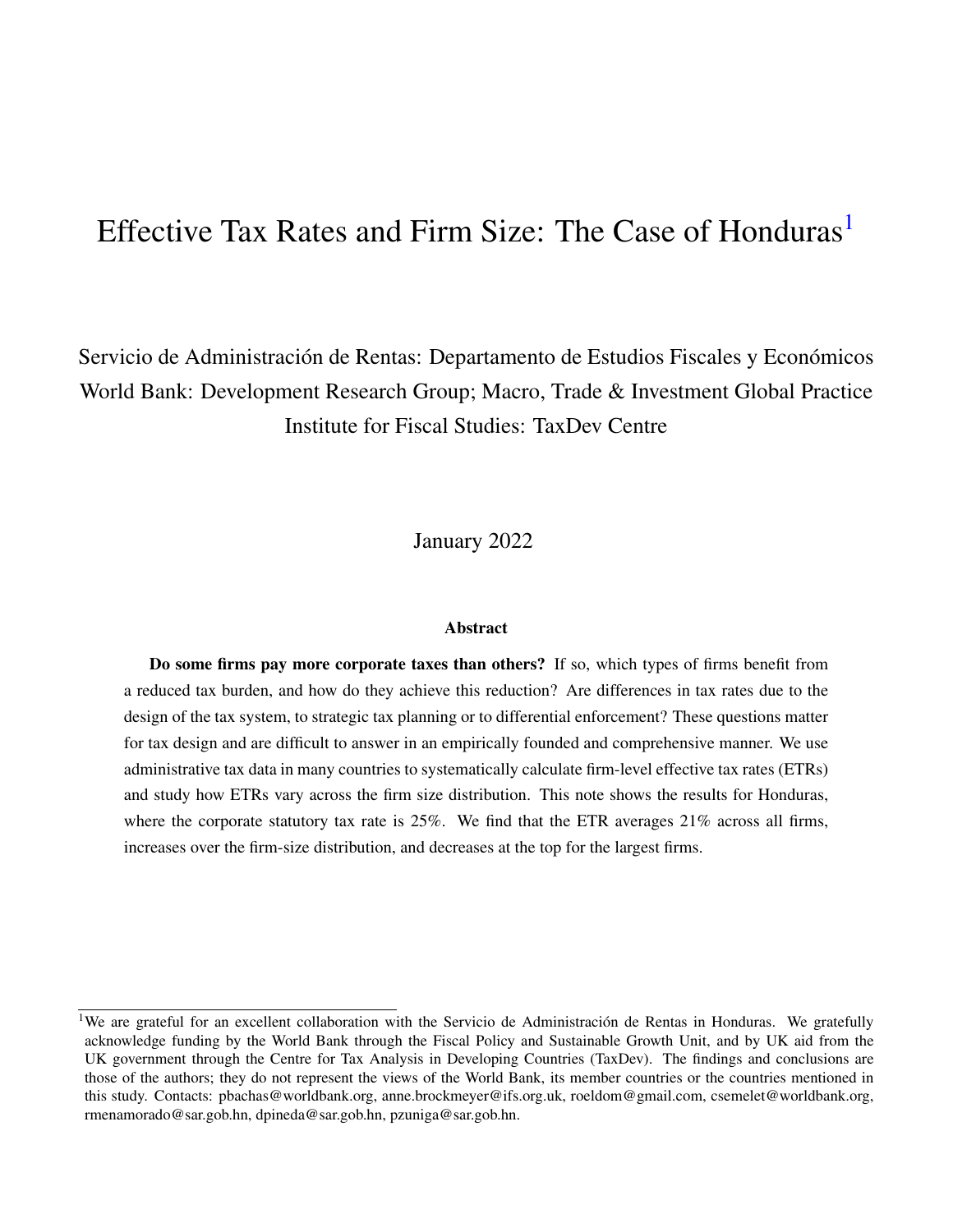#### 1 Introduction

The effective tax rate (ETR) summarizes the tax burden faced by firms. Two effective tax rate concepts exist for corporate taxes: forward-looking ETRs, which measure the tax burden of a hypothetical investment project over its lifetime, and backward-looking ETRs, which are based on taxes paid on realized sales and profits. Our study focuses on backward looking ETRs built ex-post from micro tax return data. Depending on the exact ETR definition (more details below), it captures a combination of the effect of statutory tax provisions (e.g. statutory tax rates and tax base definitions), differences in enforcement (e.g. size-dependent enforcement [Basri et al.](#page-13-0) [2019\)](#page-13-0), and firms' responses to the tax system (e.g. tax planning via deductions and exemptions [Siegfried](#page-13-1) [1974,](#page-13-1) [Tørsløv et al.](#page-13-2) [2020\)](#page-13-2). While the statutory corporate tax rate is often the same for all firms, the ETR can still vary substantially across firms due to these other elements.

Differences in ETRs across firms could matter for efficiency and for equity. From an efficiency perspective, differences in tax rates across firms lead to a misallocation of resources lowering productivity [\(Diamond and Mirrlees](#page-13-3) [1971,](#page-13-3) [Bachas et al.](#page-13-4) [2019\)](#page-13-4). From an equity perspective, smaller firms are often owned by poorer entrepreneurs than larger firms [\(La Porta and Shleifer,](#page-13-5) [2014\)](#page-13-5), and employ poorer/more informal workers [\(Ulyssea,](#page-13-6) [2018\)](#page-13-6). Further, there is evidence that taxes on firms pass through to employees' wages [\(Arulampalam et al.](#page-13-7) [2012,](#page-13-7) Suárez Serrato and Zidar [2016,](#page-13-8) [Fuest et al.](#page-13-9) [2018\)](#page-13-9). Thus, if smaller firms bear a disproportionate tax liability, then taxes could exacerbate inequality.

A handful of studies examine the relationship between ETRs and firm size, but these studies differ in their methodologies and results. The studies differ in the data they use—financial statements, administrative tax data or survey data—and the definition of the  $ETR<sup>2</sup>$  $ETR<sup>2</sup>$  $ETR<sup>2</sup>$ . Results are thus hard to compare, and unsurprisingly the literature has not produced consistent evidence on the ETR-firm-size relation.

We use firm-level administrative tax returns and a transparent methodology which can be applied across countries, to estimate the ETR and describe the ETR-firm-size relation. We also correlate the ETR with firm characteristics such as sector of activity, location, ownership status and firm age. Administrative tax records are an attractive data source to construct ETRs since they cover all formal firms in a country, and contain precise information on firms' tax liability.<sup>[3](#page-2-1)</sup> In contrast, financial statements, which

<span id="page-2-0"></span> ${}^{2}$ For example in Uganda, [Gauthier and Reinikka](#page-13-10) [\(2006\)](#page-13-10) argue that most of the tax burden is borne by mid-size firms, whereas large firms benefit from tax exemptions and smaller firms evade taxes. Other studies find that the ETR increases with firm size [\(Zimmerman](#page-13-11) [1983\)](#page-13-11), decreases with firm size (Nicodème [2002,](#page-13-12) [Richardson and Lanis](#page-13-13) [2007\)](#page-13-13), is U-shaped ETR in firm size [\(Halleux and Valenduc](#page-13-14) [2007,](#page-13-14) [Mascagni and Mengistu](#page-13-15) [2019\)](#page-13-15), or that there is no systematic relation between ETRs and firm size (Lazăr [2016\)](#page-13-16).

<span id="page-2-1"></span><sup>&</sup>lt;sup>3</sup>Of course tax data are self-reported by firms and subject to evasion and underestimation. Depending on the type of misreporting, ETR estimates from tax data could be lower or upper bounds on the true ETR. If misreporting is firm-size or industry-specific, this type of measurement error could bias the analysis of the ETR-firm-size relationship.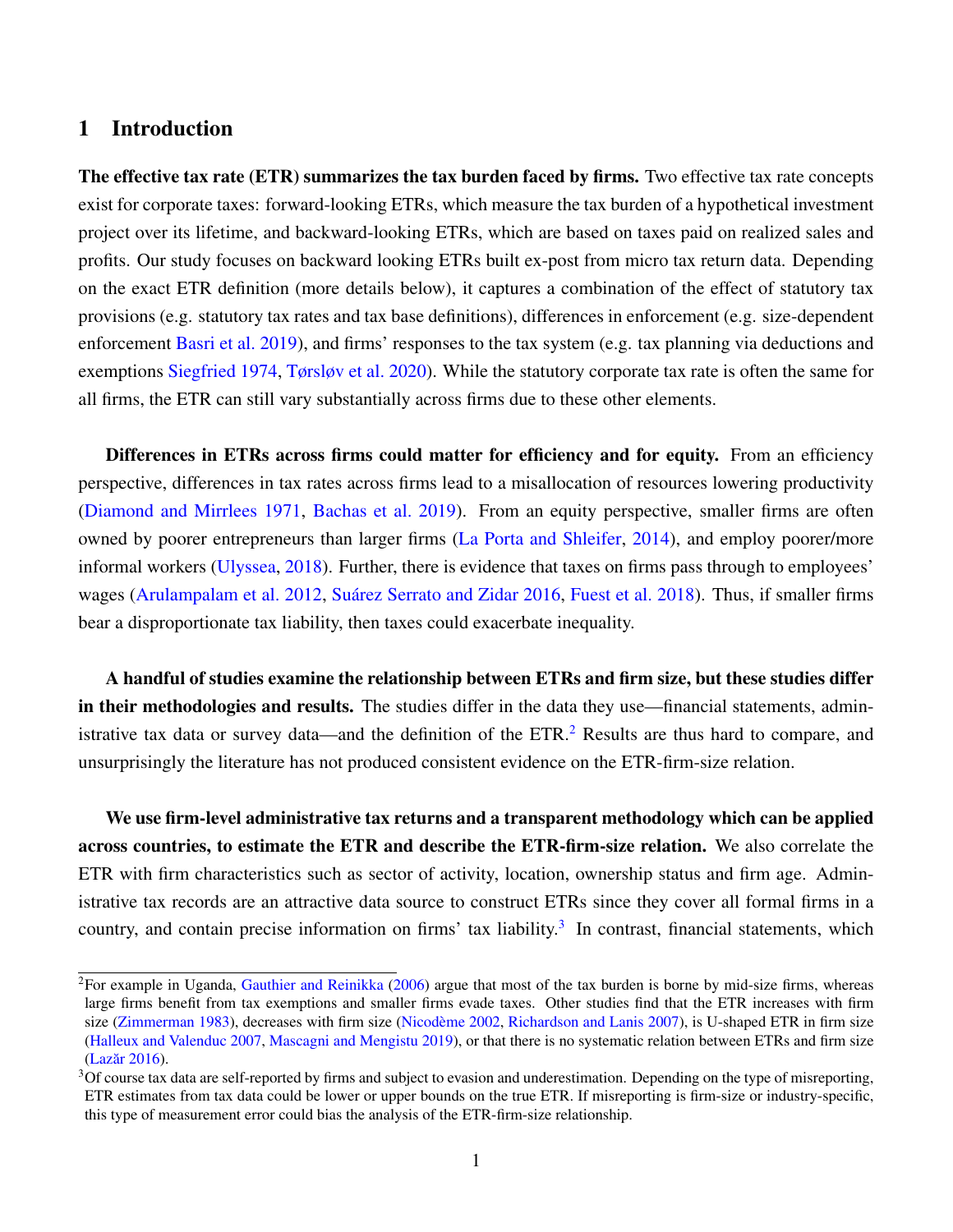have often been used in the past, only feature accounting measures of taxable profits, and hence represent an approximation of the true tax-relevant variables. Besides, in low and middle-income countries, financial statements are only available for very large, listed companies.

This note presents the methodology and results on the ETR and the ETR-firm-size relationship for Honduras. Anonymized firm-level corporate tax records for Honduras are provided by the Servicio de Administración de Rentas in Honduras. The data contains all corporate tax records for the years 2014-2019.<sup>[4](#page-3-0)</sup> It includes the main variables used to construct ETRs and information on firm characteristics such as sector, location, firm's age or ownership is available for Honduras.

#### 2 Methodology

We define a firm's effective tax rate as the corporate income tax liability divided by economic profit. While the choice of the numerator is straightforward, the choice of the denominator is debated in the literature. Our objective is to measure firms' profitability without the influence of exemptions and non-standard deductions that lower firms' taxable profits via tax planning activities. The relevant concepts are represented in Figure [4](#page-9-0) in the appendix. Using total sales/turnover as the denominator is the simplest option, but is problematic, as any comparison implicitly assumes that all firms have the same true profitability. Using the net tax base as the denominator would mechanically yield an ETR that equals the statutory tax rate, since all exemptions lowering a firm's tax base are already accounted for. There is thus a trade-off between choosing a concept that approaches a firm's true profitability, and taking into account tax expenditures.

Economic profit (i.e. net profit) is defined as total income minus all standard deductions: material, labor, operational costs, depreciation and financial costs. The measure is related to financial-statementbased measures of ETRs, which use Earnings Before Interest and Taxes (EBIT) or Earnings Before Interest, Taxes, Depreciation, and Amortization (EBITDA) as the denominator. But unlike these financial-statementbased measures, we allow depreciation, interest and financial expenses to be deducted when calculating net profit. Studies based on tax data often use gross profit, defined as turnover minus the cost of goods sold. The cost of goods sold includes only direct inputs and production costs, but does not include wages, management and overhead. In countries where the breakdown of costs into its components is available, we compare our ETR measure based on net profit to alternative measures. For Honduras, only cost of goods sold is available, so we can compare our ETR measure to a turnover-based and a gross profit measure (see Appendix Figure

<span id="page-3-0"></span><sup>4</sup>Firms can fill their tax returns manually (form 352), or electronically (form 357). The former return does not include a detailed breakdown of the costs or the profit variable, so we restrict our sample to taxpayers filling form 357. Medium and large businesses must file their CIT returns electronically, and we find that less than 11% of the sample fill form 352 in 2019. Yet, because of the sample restriction to electronic returns, our sample may be slightly biased towards the right side of the firm-size distribution.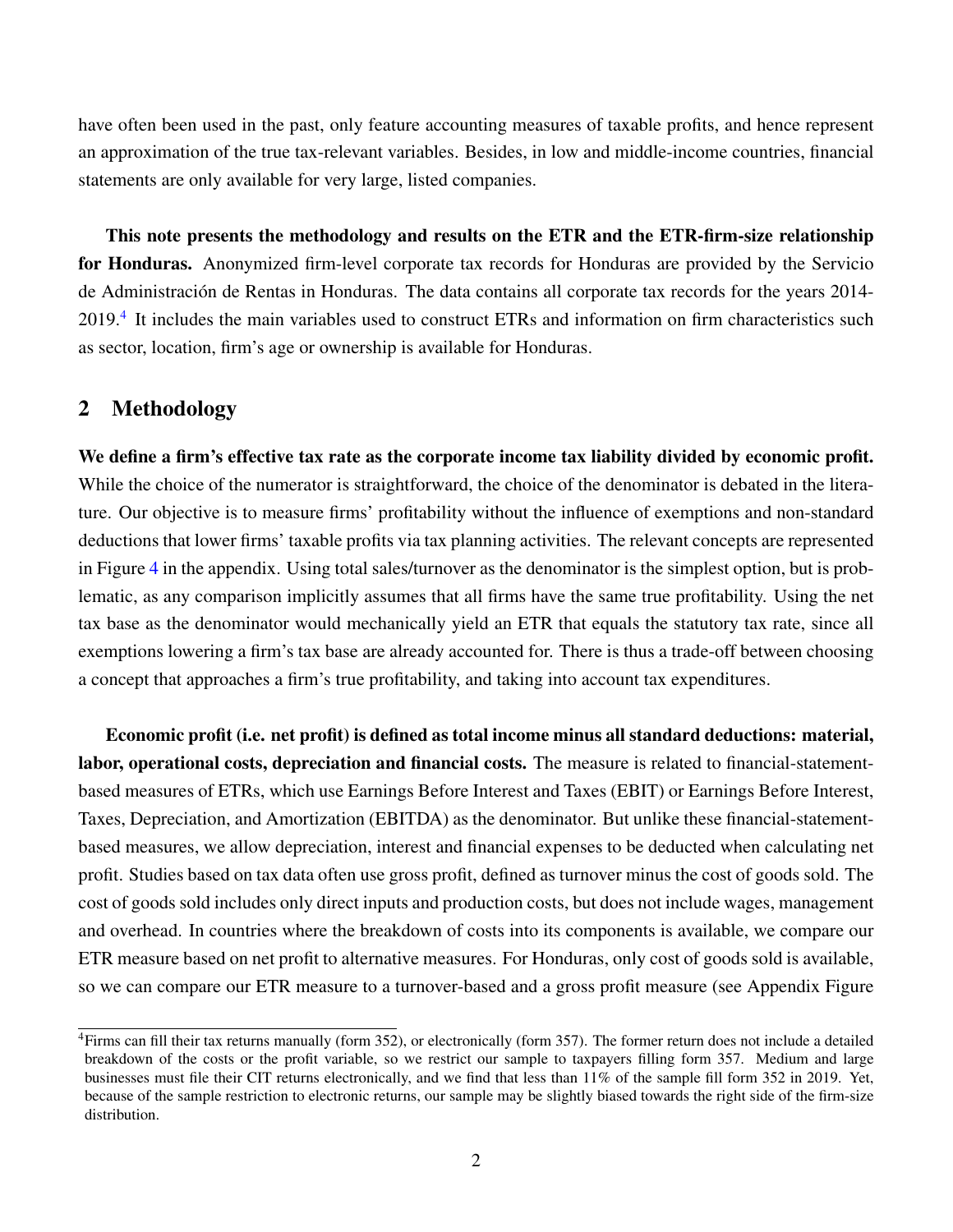[6\)](#page-10-0). We also look at the link between ETR and sector, and find no relationship (see Appendix Figure [7\)](#page-11-0).

This ETR measure is transparent and comparable across countries. The construction of the measure does not depend on country-specific rules about exemptions and deductions. By using net profit as a denominator, we are confident that all economic costs have been deducted, but adjustments to taxable profit are yet to be made: re-integration of non deductible expenses, deductions of exempt incomes, applications of capital allowances and investment incentives exemptions, and finally carried over losses from previous periods. We can thus observe differences in effective taxation due to tax expenditures.

#### 3 Empirical Evidence on the ETR-Firm-Size Relationship in Honduras

While Honduras's standard statutory corporate tax rate is 25% in 2019, there exist several alternative regimes for the taxation of legal entities.In 2014, a Minimum Income Tax (MIT) on turnover with a rate of 1.5% was introduced for firms with a gross revenue above a given threshold. Those firms have to pay the CIT on profit or the MIT on revenue, whichever is greater. By the last year of our panel, the MIT schedule has been almost entirely phased out, with only the largest firms still liable for the MIT, so we exclude those firms from our sample.<sup>[5](#page-4-0)</sup> In addition to the corporate income tax, some firms maybe subject to two additional taxes: the asset tax, where firms have to pay 1% on the excess above L3 million of their total assets, and the solidarity tax, where firms pay 5% on the excess above L1 million of their taxable profit. While the asset tax happens in lieu of the CIT, the solidarity tax is in addition to it.

We present the ETR for two samples of taxpayers: those subjected to the standard 25% rate, and those subjected to the asset tax (around  $11\%$  of our sample). In theory, we can observe the taxable base on profit for all firms–even for firms that pay the asset tax since they must report both tax liabilities and pay whichever tax is greater. The main reason to distinguish them is that, empirically, the profits of the two groups differ significantly: firms subject to the asset tax tend to be among the largest firms, but also tend to report lower profit margins than other firms in the sample (Figure [5](#page-10-1) in the appendix). Measures of ETR with net profit for firms paying the asset tax is also harder to compare to the benchmark statutory rate of 25% on profit. We keep this mind when analyzing the results in terms of level.<sup>[6](#page-4-1)</sup> We find that the average effective tax rate is 19.9% (21.1%) in 2019, for firms paying the CIT (the asset tax); and 20.5% for the whole sample. The gap between the rates can be partially explained by loss-making firms within the distribution

<span id="page-4-0"></span> $5$ From 2014 to 2017, taxpayers with a gross revenue smaller than L10 million were exempt of the MIT. Above this threshold, young firms as well as some sectors faced a lower rate–0.75% instead of 1.5%. In 2018, the MIT threshold got moved from L10 to L300 million. In 2019, firms with revenue below L300 million became exempt, those with revenue between L300 and L600 million faced a 0.75% rate, and 1.5% above L600 million. The lower rate of 0.5% was maintained and extend for other specific sectors. In the last year, firms paying the MIT represents only 0.3% of our sample.

<span id="page-4-1"></span><sup>&</sup>lt;sup>6</sup>We could disregard taxpayers subjected to the asset tax altogether. However, the asset tax is determined simultaneously to the CIT, and the firms must pay whichever tax is greater. We would miss on some of the largest firms by excluding them.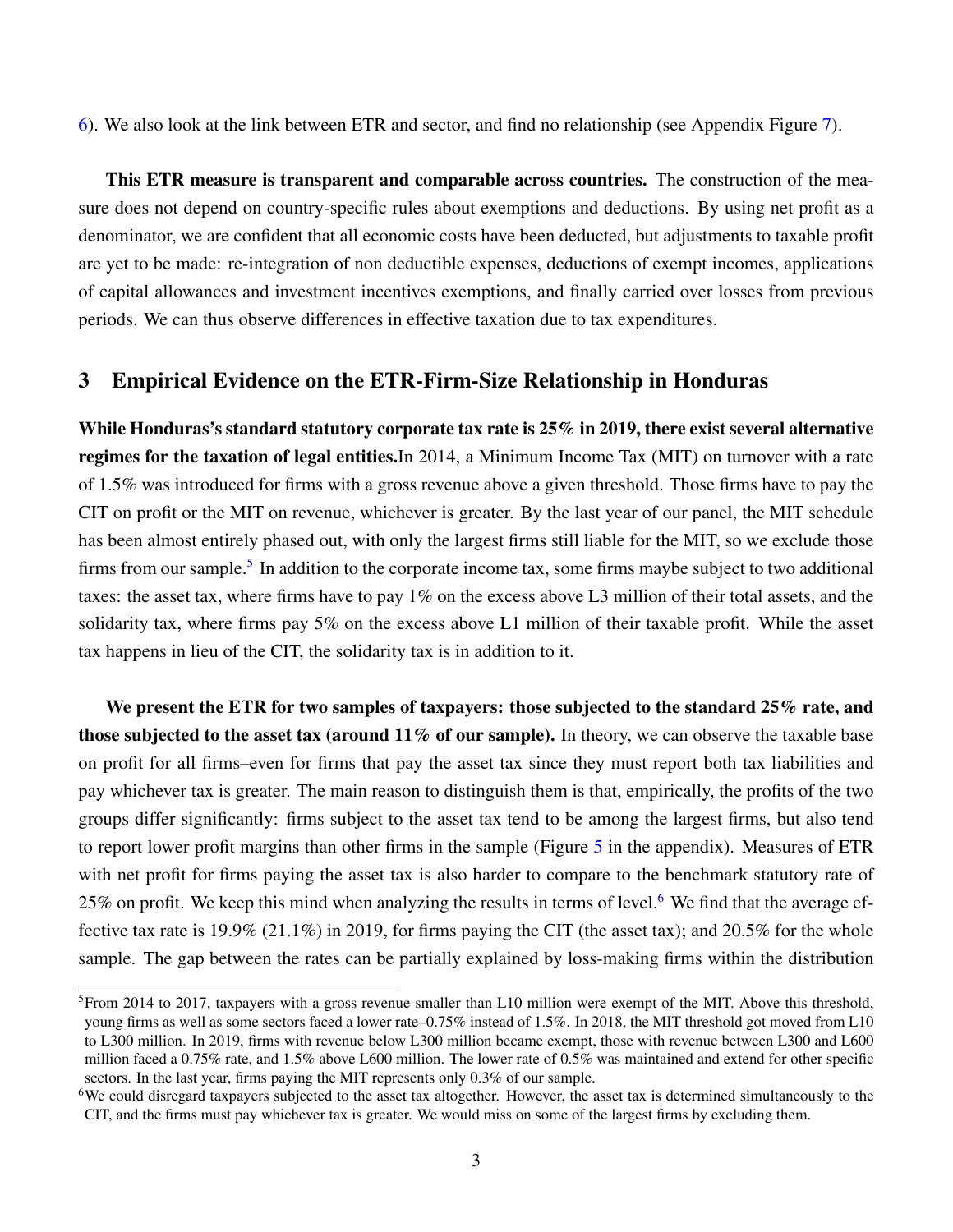that face a negative or zero liability for the period, and hence an ETR of zero. For some firms, the ETR can be larger than the statutory rate since it is calculated before the re-integration of non-deductible costs, which artificially lowers profits to tax. In particular, for profitable firms only, the average ETR reaches 26% for CIT taxpayers. This can also be due to the addition of the Solidarity Tax which mechanically raises the STR to around 30% for some firms. The remaining *negative* gap between ETR and STR–where the ETR is lower than the STR–can be explained by the different tax exemptions. For firms paying the asset tax, the average remains around 21%.

We find that the CIT ETR increases with firm-size over most of the distribution (Figure [1\)](#page-6-0). Figure [1a](#page-6-0) plots the average ETR by quantiles of firm turnover for CIT taxpayers, and shows that firms in the first decile face an ETR that is 10 percentage points lower that firms in the top decile. These differences in ETRs are mostly driven by differences in statutory tax rates and by loss-making firms. When we restrict the sample to profitable firms (red lines)–around 78% of the CIT sample–the slope flattens, suggesting that loss-making firms explain a large part of the relationship between ETR and firm-size. This is similar in other countries, where the ETR retains a slope–although steeper than in Honduras's case–in turnover for the sub-sample of profitable firms. Figure [1b](#page-6-0) focuses on firms paying the asset tax and shows a different pattern. The ETR is decreasing for the entire sample and for the largest firms where there is a drop in the ETR.

Given the contribution of the largest firms to total revenue collection, we are also interested in the ETR at the very top of the firm-size distribution. Figure [1c](#page-6-0) presents the distribution in percentiles, and further decomposes the top 1% in the top 0.1%. For the CIT, the ETR slope actually increases from the 99th percentile by more than 10 percentage points for the largest firms. This suggests that the corporate income tax is progressive and the largest firm face a relatively higher tax burden. For the asset tax  $(1d)$ , the picture shows the opposite, where the top firms face a significantly lower tax burden. The data points behind the fit also show, however, than there might be no specific trend. In other countries, we observe a general decreasing trend at the top.

Alternative measures of the firm-size distribution yield a similar message. Figure [2](#page-7-0) plots the CIT ETR by equally-spaced intervals of log turnover and shows a very similar pattern. The ETR is increasing in log(turnover) and slightly decreasing when we reach the very top of the distribution. Finally, the results are consistent when the firm's ETR is built with total liability and total net profit across years (2014-2019).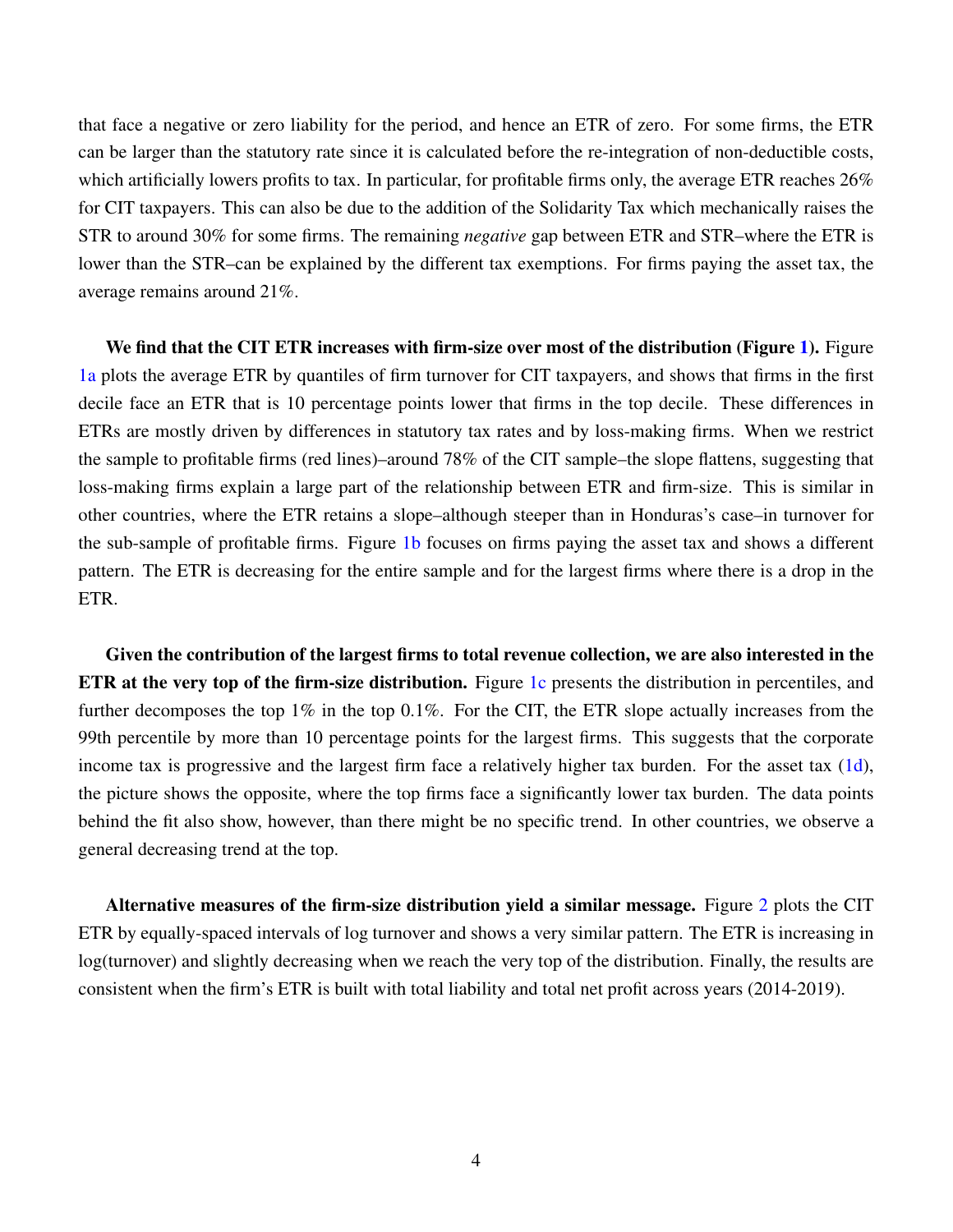<span id="page-6-0"></span>

#### Figure 1: Average Effective Tax Rate, by Taxes Paid

Panel (a) and (b) show the average ETR (CIT liability/Net profit) for (a) CIT taxpayers and (b) Asset tax taxpayers, by deciles of turnover for the last available cross-section (2019). Panel (c) and (d) shows the average ETR by percentiles of turnover. Decile 10 in (a) is split in 5 or in quantiles 99.9 and 99.99 in (b), and represented in the grey area. The blue line includes all firms and negative ETRs are set to zero. The red line includes only profitable firms.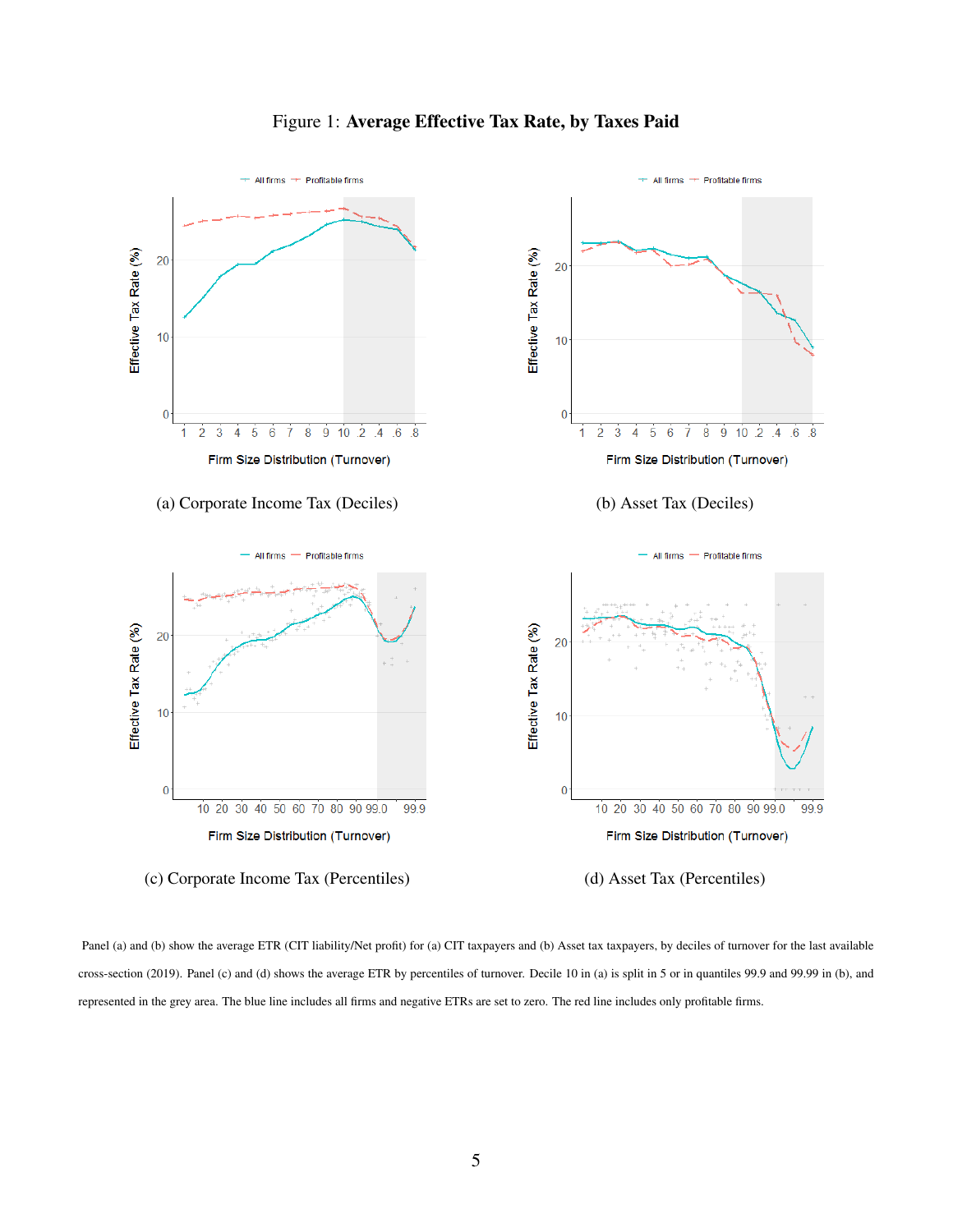<span id="page-7-0"></span>

Figure 2: CIT Average Effective Tax Rate – Alternative Measures

Panel (a) shows the average ETR by equally-sized bins of log turnover (in USD) for 2019. Panel (b) shows the average ETR by deciles of turnover for the last year of the panel (2014-2019). In (b), the ETR is built at the firm level as the ratio of Total CIT liability over Total profit, where the totals are the sums across the years. Decile 10 in is split in 5, and represented in the grey area. The blue line includes all firms and negative ETRs are set to zero. The red line includes only profitable firms.

Honduras's ETR by firm size resembles that of the 13 other countries for which such data is available for most of the distribution. Figure [8](#page-12-0) shows the CIT and Asset Tax ETR distribution by percentile of turnover for Honduras vs other countries. The patterns of CIT ETR by firm size are similar between the two samples, except at the top of the distribution: the ETR is increasing across most of the distribution, and increases for the largest firms (figure [3a\)](#page-8-0) in Honduras, whereas it decreases for the 13-country average. In both samples, the increasing slope is progressive and sustained up to the 90th percentile. Regarding the ETR at the top, while there is a drop in the average sample, Honduras differs from the other countries by its sharp increase in the ETR for the largest firms. When we focus on the asset tax, the ETR exhibits mostly a decreasing trend, which is accentuated at the top.

When we account for loss-making firms (figure [8b\)](#page-12-0), the average slope is reduced in the 13-countries average and for the CIT in Honduras. The results at the top remain fairly similar compared to the first panel. For the Asset Tax ETR, there is a sharp decreasing slope from the 90th percentile. Although it would differ in level, combining both the CIT and the Asset tax distributions would give a similar pattern as the one of the 13-average countries.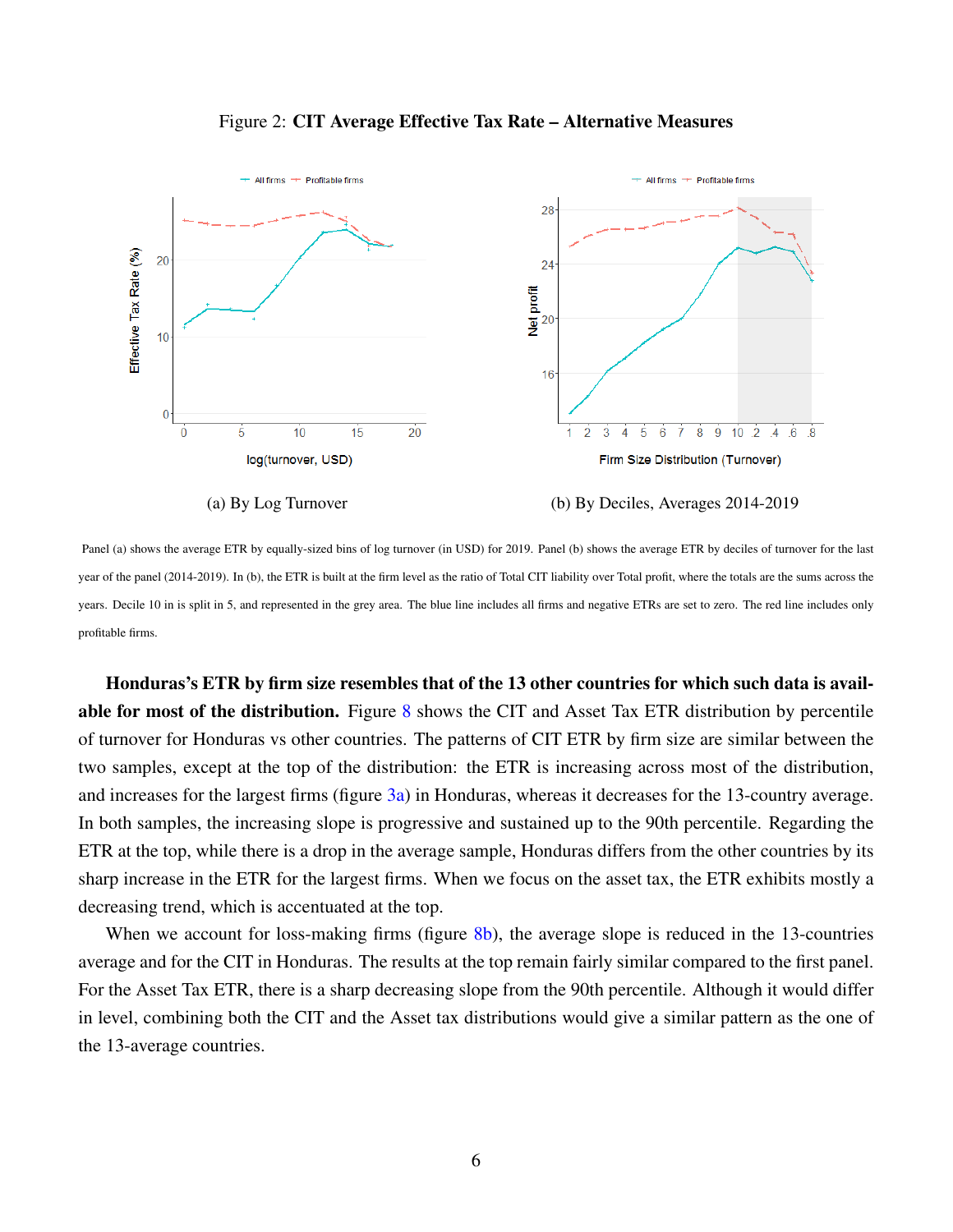#### Figure 3: International Comparison

<span id="page-8-0"></span>

Figure [8](#page-12-0) shows the average ETR (CIT liability/Net profit) by percentile of turnover for the last year for Honduras CIT taxpayers (dashed line), asset tax taxpayers (dotted line) and for our international sample of countries (solid line). Our sample includes 13 countries: 5 countries in Africa, 6 in Latin America and 2 in the Balkans. Panel (a) includes all firms and negative ETRs are set to zero, and Panel (b) includes only profitable firms. See Appendix figure [8a](#page-12-0) for a Latin American comparison only.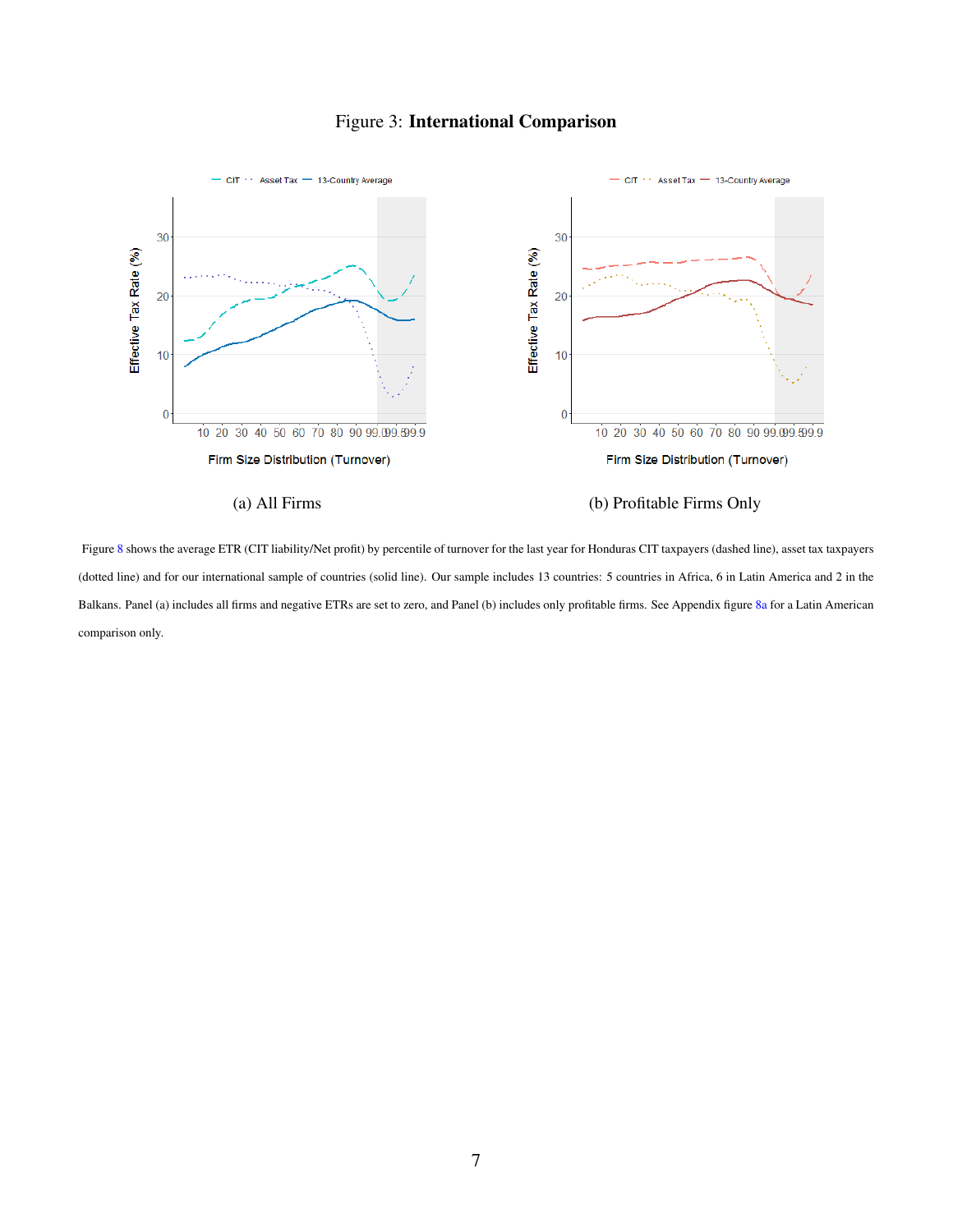#### <span id="page-9-0"></span>Appendix



#### Figure 4: Concepts and Variables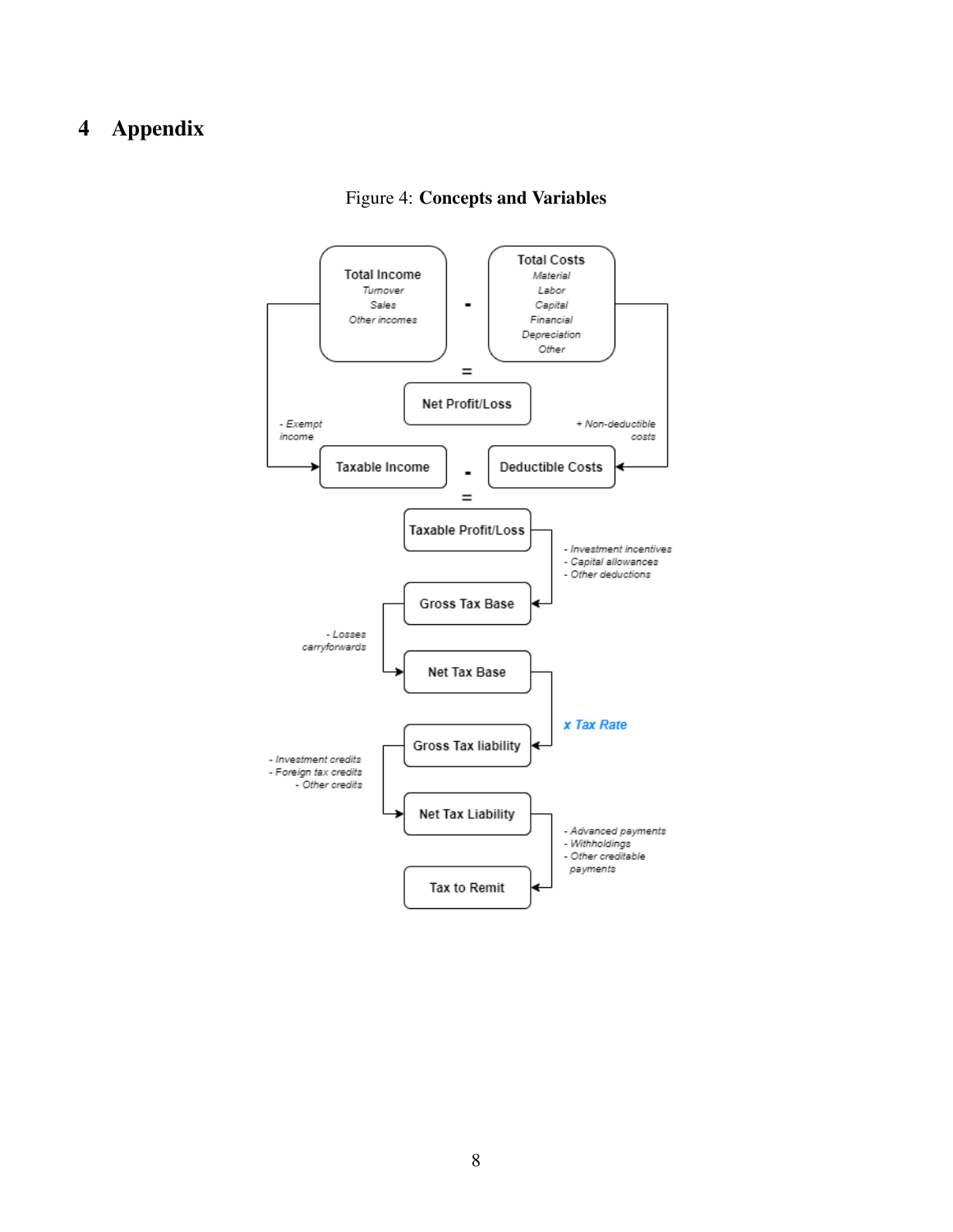

<span id="page-10-1"></span>

<span id="page-10-0"></span>Panel (a) shows the share of firms by deciles that pay the CIT or the Asset tax. Each bins is of equal size and contains about 2,200 firms. Panel (b) shows the average profit margin (net profit/total income) by taxes paid and across the firm-size distribution. Profit margins are capped at 0 and 100%.

Figure 6: CIT Average Effective Tax Rate with Different Profit Metrics



These graphs show the average for different ETR measures: CIT liability divided by Turnover, Gross Profit, Operating Profit and Net Profit, for each decile of turnover for the last year of the panel (2019). Everything else is as in Figure [1.](#page-6-0)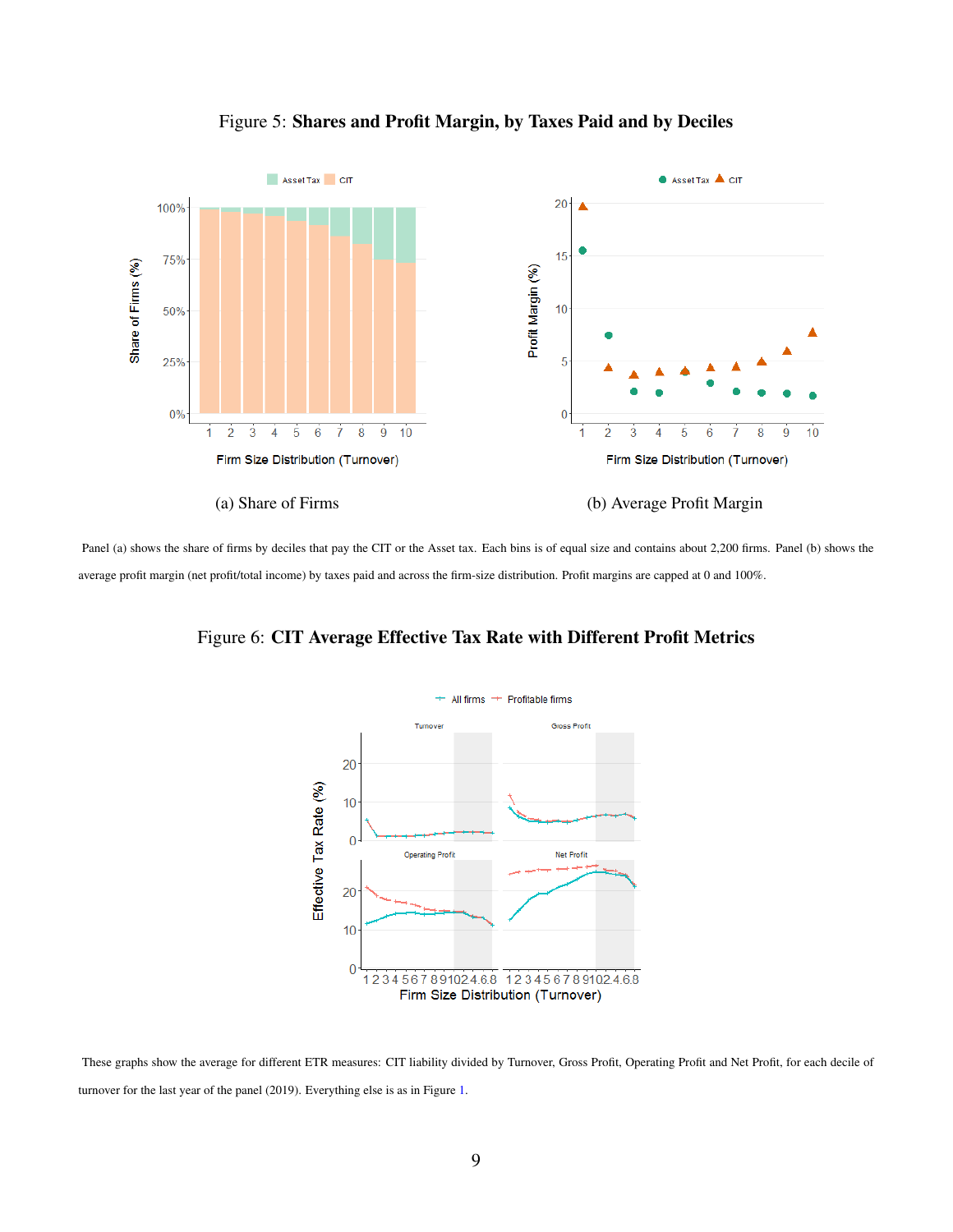

<span id="page-11-0"></span>Figure 7: CIT Average Effective Tax Rate By Sectors

These graphs show the average ETR (CIT liability/Net Profit), by large categories of sectors: Primary activities (Agriculture and Mining), Secondary activities (Manufacturing, Electricity & Water supply, Construction), Services (Transport, Food and Accommodation, Health, Entertainment, Administration, Real Estate, Wholesale and Other services), Information activities (Financial activities, Information and Communication, Scientific activities and Education), and Other activities; for the last year of the panel (2019).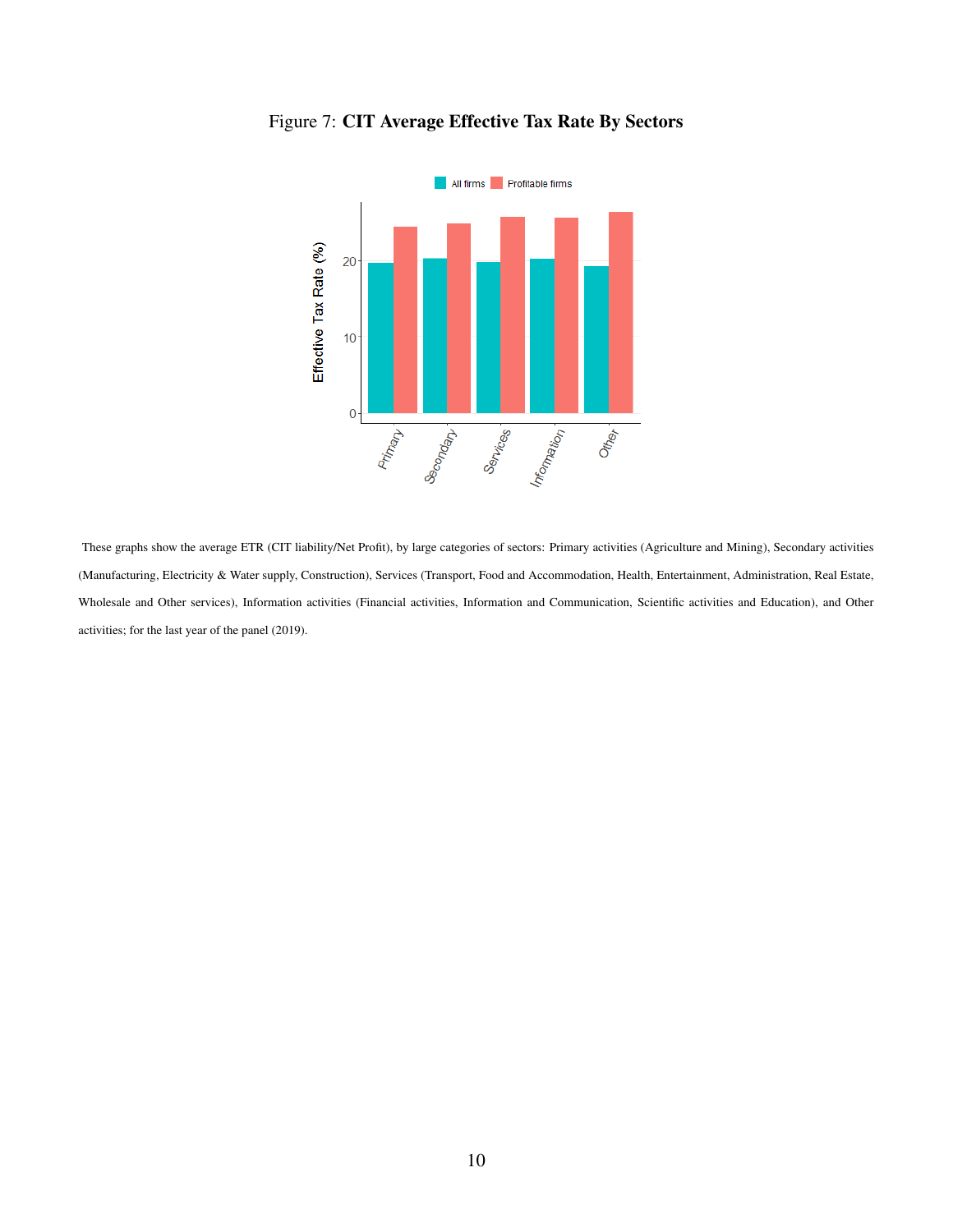#### Figure 8: Latin American Comparison

<span id="page-12-0"></span>

Figure [8](#page-12-0) shows the average ETR (CIT liability/Net profit) by percentile of turnover for the last year for Honduras CIT taxpayers (dashed line), asset tax taxpayers (dotted line) and for our Latina American sample of countries (solid line). Our sample includes 6 countries. Panel (a) includes all firms and negative ETRs are set to zero, and Panel (b) includes only profitable firms.